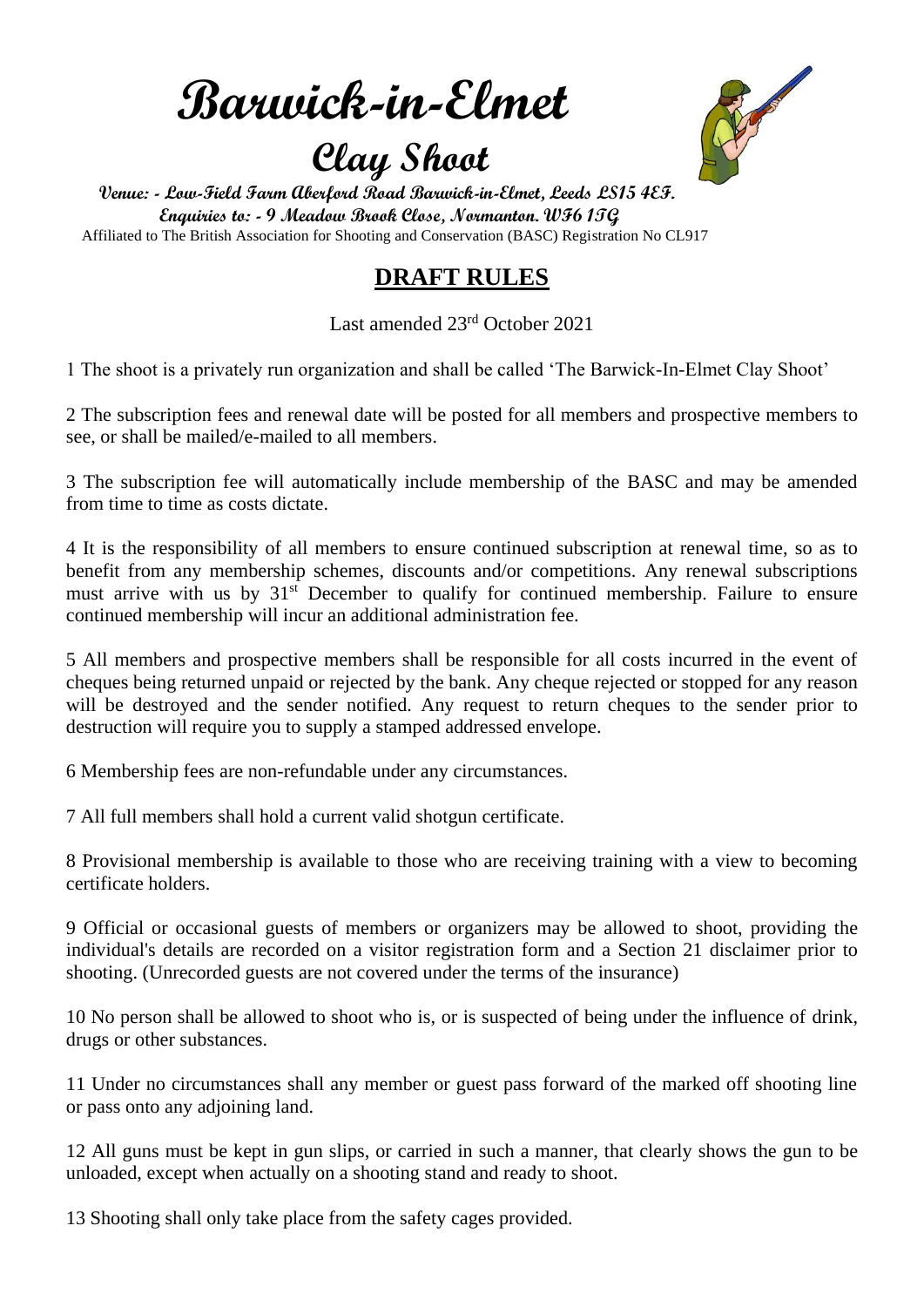14 No person shall shoot at anything other than the provided artificial targets.

15 Non certificate holding guests shall be supervised whilst shooting by a shoot official or by an experienced certificate holder, who should seek approval from an official prior to shooting.

16 Membership of the clay shoot does not express or imply any beneficial rights.

17 In the event of competition or trophy shoots, all members and guests may shoot. However, in the interest of fairness to regular participants, prizes will only be awarded to persons who have been members for at least 6 shoots prior to the event and have handed in a minimum of 6 scorecards. (There may occasionally be open competitions where all comers will be included)

18 It is the object of the shoot to promote and protect the sport of shooting. Members shall at all times do everything possible to further the aims of and positively promote the shoot and the BASC, also to actively encourage new members.

19 Every member or guest is responsible for ensuring their own safety and that of others on and off the shooting ground.

20 It is the responsibility of every member to report any contravention of the rules to the organizers, particularly where safety may be compromised.

21 It is the responsibility of every member to ensure they are aware of the current rules, copies will be made available on request.

22 The organizers reserve the right to refuse membership or to remove from its list of members any person whose conduct (whether by act or omission) is deemed to be contrary to the best interests of the shoot or to bring the shoot or the sport of shooting into disrepute.

23 Due to the land being of shared tenancy, with animals and foul in close proximity, no dogs are allowed at the shoot unless they remain in the owner's vehicle or on a lead.

24 The shoot is strictly fibre/felt wad cartridge only.

25 The organizers accept no responsibility either expressed or implied for any damage to vehicles or personal property however caused. Vehicles are brought onto the property and parked entirely at owner's risk.

26 The organizers reserve the right to amend the draft rules without prior notice. All amendments shall automatically supersede all previously issued draft rules.

27 The organizers decision on all aspects of the shoot shall be final.

#### **Retain these rules for your information**

Please detach, complete and return the club application form and the BASC club/syndicate insurance form with your payment.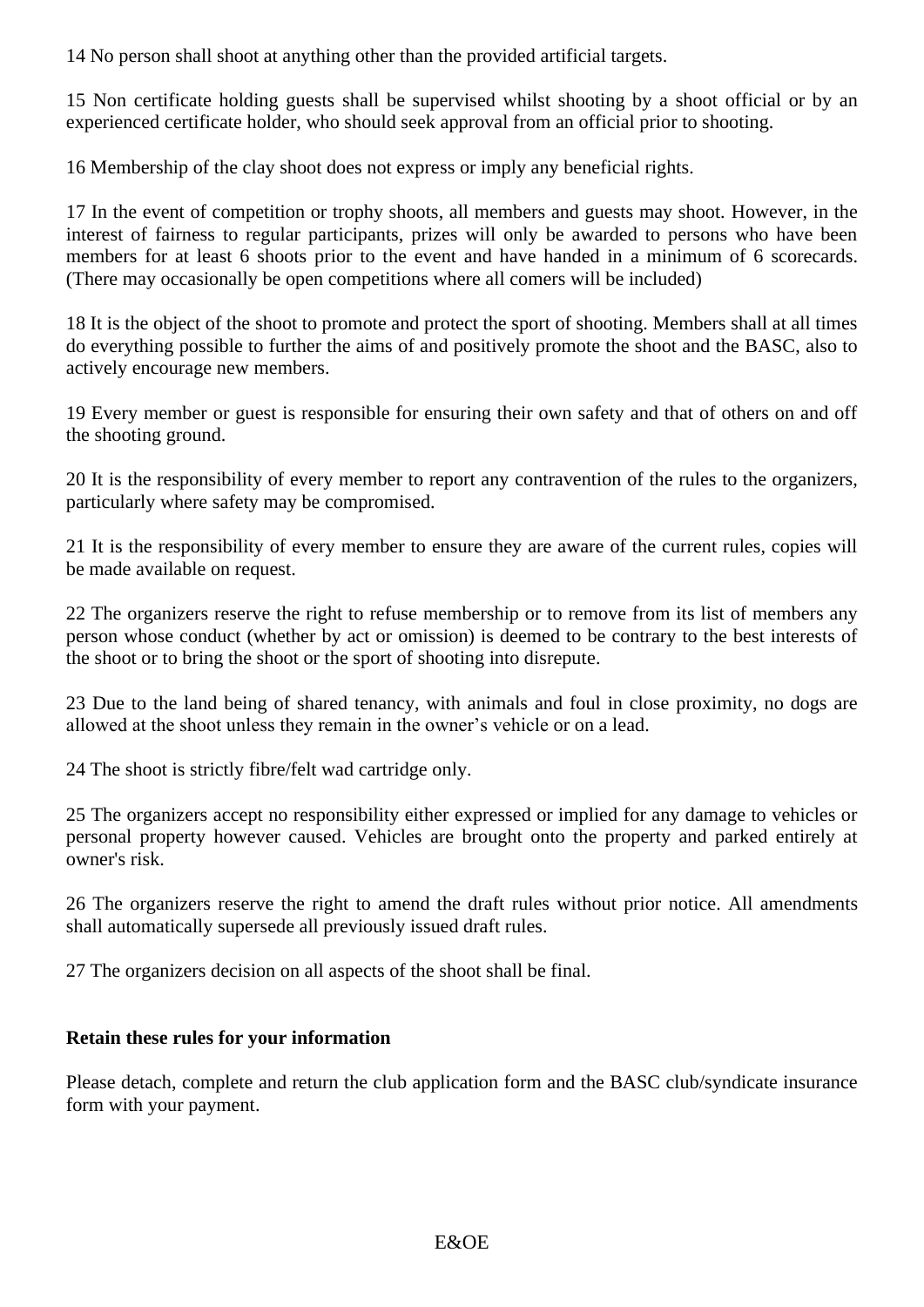**Barwick-in-Elmet**

# **Clay Shoot**



 **Venue: - Low-Field Farm Aberford Road Barwick-in-Elmet, Leeds LS15 4EF. Enquiries to: - 9 Meadow Brook Close, Normanton. WF6 1TG** Affiliated to The British Association for Shooting and Conservation (BASC) Registration No CL917

## **Application For Club Membership**

#### **Please note; membership fees are non-refundable**

#### **Please complete all details on this page and the next in BLOCK CAPITALS.**

| Full Name:                                                                                                                                                                                                            | D.O.B                                                |
|-----------------------------------------------------------------------------------------------------------------------------------------------------------------------------------------------------------------------|------------------------------------------------------|
| Address:                                                                                                                                                                                                              |                                                      |
|                                                                                                                                                                                                                       |                                                      |
|                                                                                                                                                                                                                       | Post Code:                                           |
| e-mail:                                                                                                                                                                                                               |                                                      |
| Tel:<br>Mobile:                                                                                                                                                                                                       | (optional)                                           |
| Shotgun Certificate Number (if applicable):                                                                                                                                                                           |                                                      |
| Issuing Force:                                                                                                                                                                                                        | (Provisional membership for non-certificate holders) |
| I accept and agree to abide by the club rules and would like to apply for membership:                                                                                                                                 |                                                      |
| Signed:<br>Date:                                                                                                                                                                                                      |                                                      |
| <b>Payment details:</b>                                                                                                                                                                                               |                                                      |
| Full $\pounds$<br>Junior $\mathbf{f}$<br>Tick appropriate box:-                                                                                                                                                       | (Under 21)                                           |
| Cheque<br>Cash<br>Cheque number<br>Payment:-                                                                                                                                                                          |                                                      |
| Please make cheques payable to R. Everitt<br>Please hand in this form and the BASC application form with your payment at the club.<br>Alternatively post both to, 9 Meadow Brook Close, Normanton, Wakefield. WF6 1TG |                                                      |

#### **Note – Your application cannot be processed without completion of this form.**

| <b>For official use only: Membership:</b> | Granted $\Box$ Fee Paid £<br>Declined $\Box$ | MN Issued |
|-------------------------------------------|----------------------------------------------|-----------|
| Comments:                                 |                                              |           |